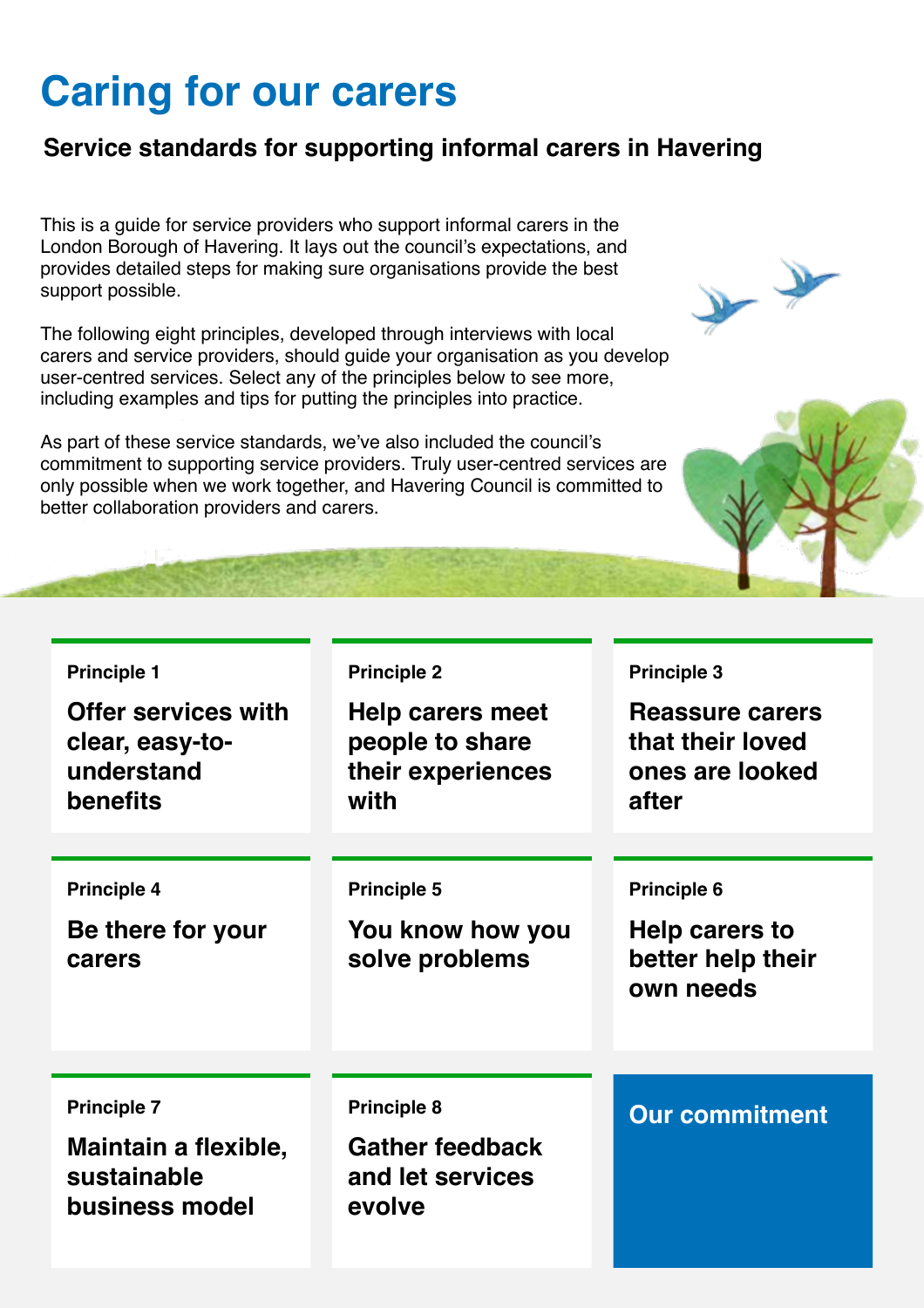# **Offer services with clear, easy-tounderstand benefits**

No matter what type of service you provide, odds are you want to help as many people as possible. But in an attempt to be welcoming, organisations often create generic programmes -- and that can actually prevent people from getting involved.

Make sure every programme you offer has a specific, easy-to-understand purpose.

# **I hadn't been to a hairdressers in six years. "**

Rachel – carer for her 14 year old son living with autism

#### **Putting principles into practice**

- Make sure each of your offerings has a clear objective, explained to carers in simple language.
- Don't fall back on generic terms like "provide support" or "improve wellbeing." Instead, be specific about what each of your programmes provides.
- There's a difference between describing activities and describing their benefits -- and both are important. Good service descriptions both explain what's on offer and why someone should participate.

- X Knitting Club Our knitting club meets on Thursdays. All are welcome!
- ✓ Knitting Club Research shows that crafts like knitting can act as a "natural antidepressant." Whether you're an expert knitter or just interested in learning, our Thursday knitting club can help you improve your skills and meet other local carers.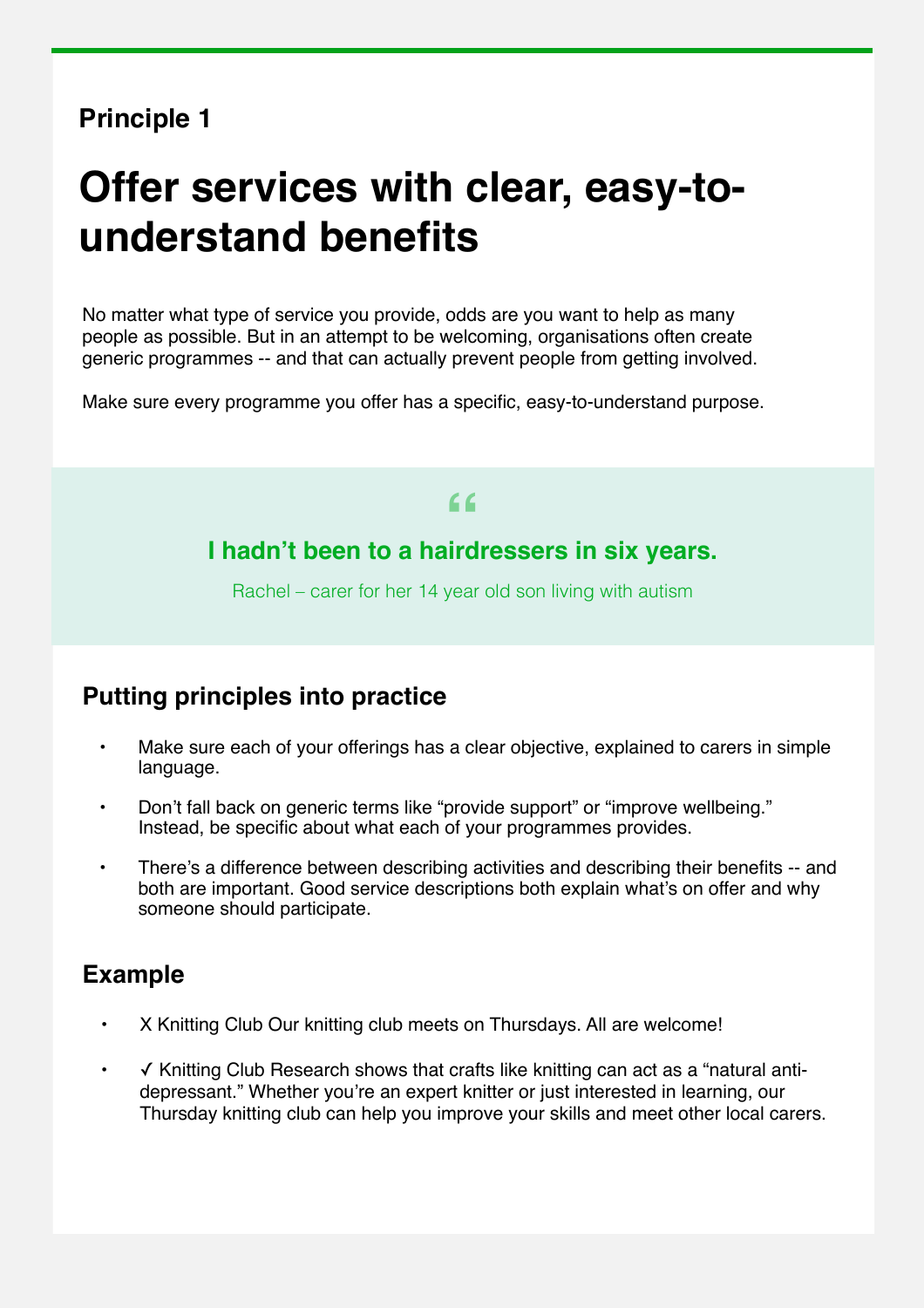# **Help carers meet people to share their experiences with**

For many carers, the biggest benefit they receive from service offerings is the chance to meet others who share their experiences. However, there are lots of different ways people provide care -- and someone who looks after a child with disabilities may not have much in common with someone who cares for a partner with dementia.

Services that are marketed for "everyone," then, may not appeal to some carers, because they worry they won't feel understood. Don't try to be all things to all people; whenever possible, offer services designed for carers in similar situations.

# **It's nice to know there will be people in the same boat. If " you were alone, you wouldn't feel alone.**

Angela – carer for her son with autism

#### **Putting principles into practice**

- Design services and activities with a target audience in mind. This might mean putting on more activities for smaller groups, but ultimately will ensure more carers feel welcome and supported in the right ways.
- Make sure people attending your events are given the chance to get to know each other -- for example, by scheduling tea breaks or chats after sessions.
- Encourage service users to become friends and meet up outside the events you have on offer. Support this by sharing (with permission) contact details or by creating special groups on social media where people can chat.

- X Mental Health Bowling Club Anyone caring for someone with mental health issues is welcome to join.
- ✓ Bowling Club for Parents of Adult Children with Autism Are you caring for an adult child living with autism? Come to our bowling club and meet other local parents who are dealing with the same issue.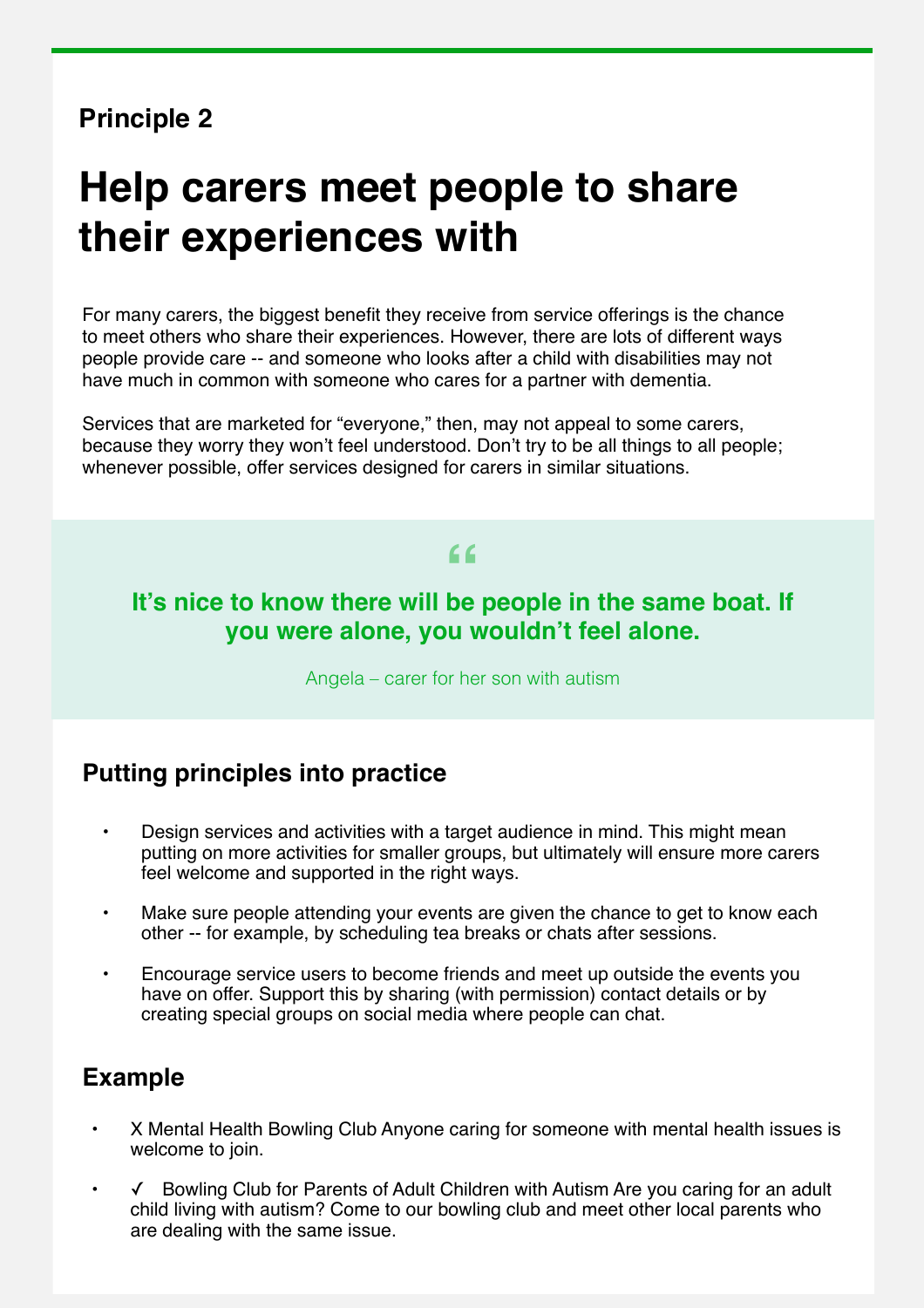# **Reassure carers that their loved ones are looked after**

Time away from caring duties is essential for any carer, but finding someone trustworthy to take on those duties can be difficult.

When you offer carer-only events, make sure to clearly communicate that people being cared for will be safe and well, close by or with someone trusted.

# **" A friend looked after Eva at times, and that was great because I trusted her, I wasn't worried about leaving her here.**

Linda – carer for her 8 year old daughter with complex needs

#### **Putting principles into practice**

- If you can, utilise trained volunteers or professional carers during carer-only events. If that's not possible, design your services so that those who are cared-for can either join in or be close by their carers.
- Be explicit in your marketing materials that both carers and the people they care for are welcome to attend your services, as well as what structures you have in place for supporting people in need of care.

- X Carers' Spa Day Come soak your toes in our day spa for carers. Manicures, pedicures, and chair massages will be on offer.
- ✓ Carers' Spa Day Come soak your toes in our day spa for carers. Manicures, pedicures, and chair massages will be on offer, and trained professionals will be on hand to support your loved one while you relax.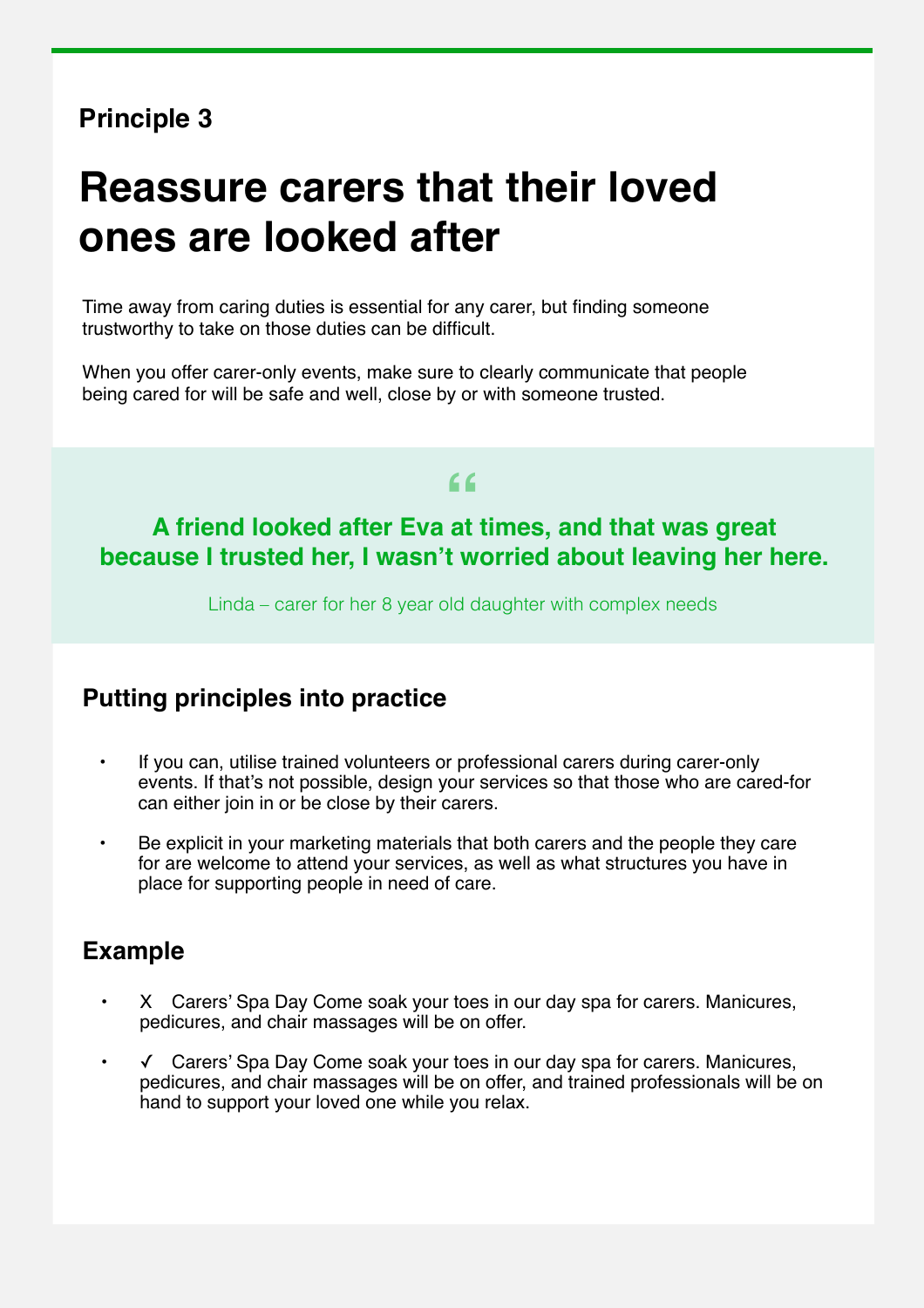# **Be there for your carers**

Becoming a carer can drastically change someone's reality. Caring comes with many unknowns, and people often need help -- help navigating the benefits system, help understanding a diagnosis, or even just help with emotional support.

You won't be able to solve carers' every need, but you should be able to point carers in the right direction -- including referring them to other resources in the community.

## **" They know more about how to navigate the system than me. I know that I can always stay a little longer and if I have a question, they are always happy to help me.**

Linda – carer for her 8 year old daughter with complex needs

#### **Putting principles into practice**

- Don't turn people away without providing support or signposting them to alternatives.
- Learn about other services and opportunities for support in the community. This could be local leisure facilities, for example, not just other carer-support providers.

- X "Sorry, we don't offer any athletic activities. I'm sure there's something out there, though."
- ✓ "We don't offer any athletic activities at the moment, but there's a nearby gym that has low-cost community classes each week. Here's their address -- if you tell them we've sent you, they'll know what to do."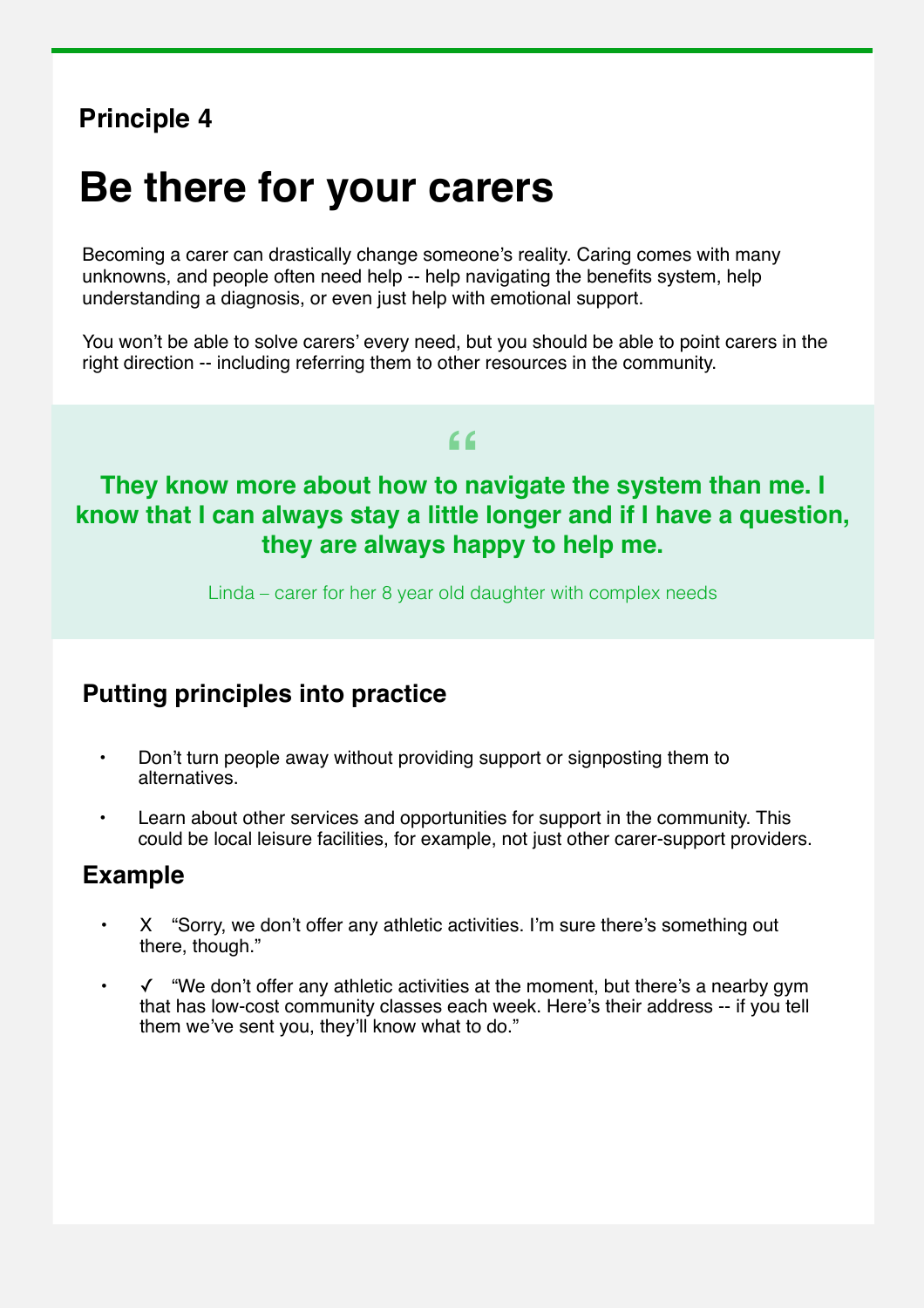# **Know how you help solve problems**

Our council budget is getting smaller, while at the same time more and more carers in Havering need our support. In order to serve as many people as we can, we need providers to be clear about what outcomes they're aiming to achieve, and how they intend to be successful.

Currently, there are three ways we support carers. We aim to:

- Support those people who could not manage without the council's support
- Support informal carers so that cared-for people can stay at home for as long as possible
- Prevent emergency situations for carers or the people for whom they care

Beyond these three paths, we must rely on the fantastic work that service providers do to support Havering's carers. And in order to support these service providers, we need to understand how the work they do makes an impact.

# **" We don't have the money to spend on services which don't improve the carer's situation.**

Rachel – carer for her 14 year old son living with autism

#### **Putting principles into practice**

- Make sure you have a clear problem in mind when you design your services.
- Set and maintain realistic metrics and KPIs so you can track your outcomes.
- Identify a plan for scaling your service, including how you could support more carers over time.
- If your organisation needs additional funding, consider asking clients if they would be willing to pay for services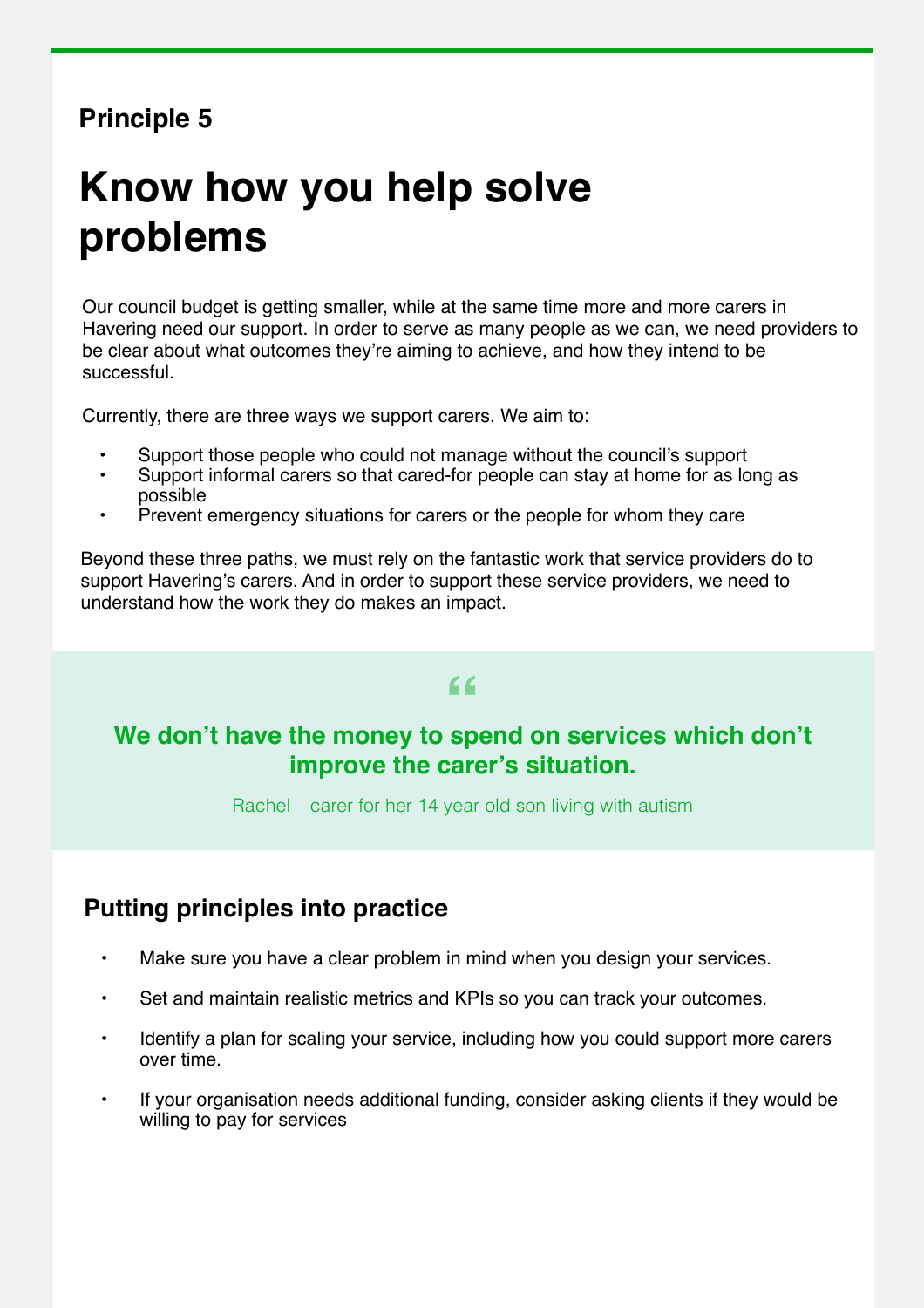- X "We're hoping to grow our service over the next few years, reaching as many local carers as possible."
- √ "More people than ever are caring for an elderly parent. Over the next 18 months, we will increase the number of services we offer to carers of parents by 20%, and the total number of parent carers we serve by 33%."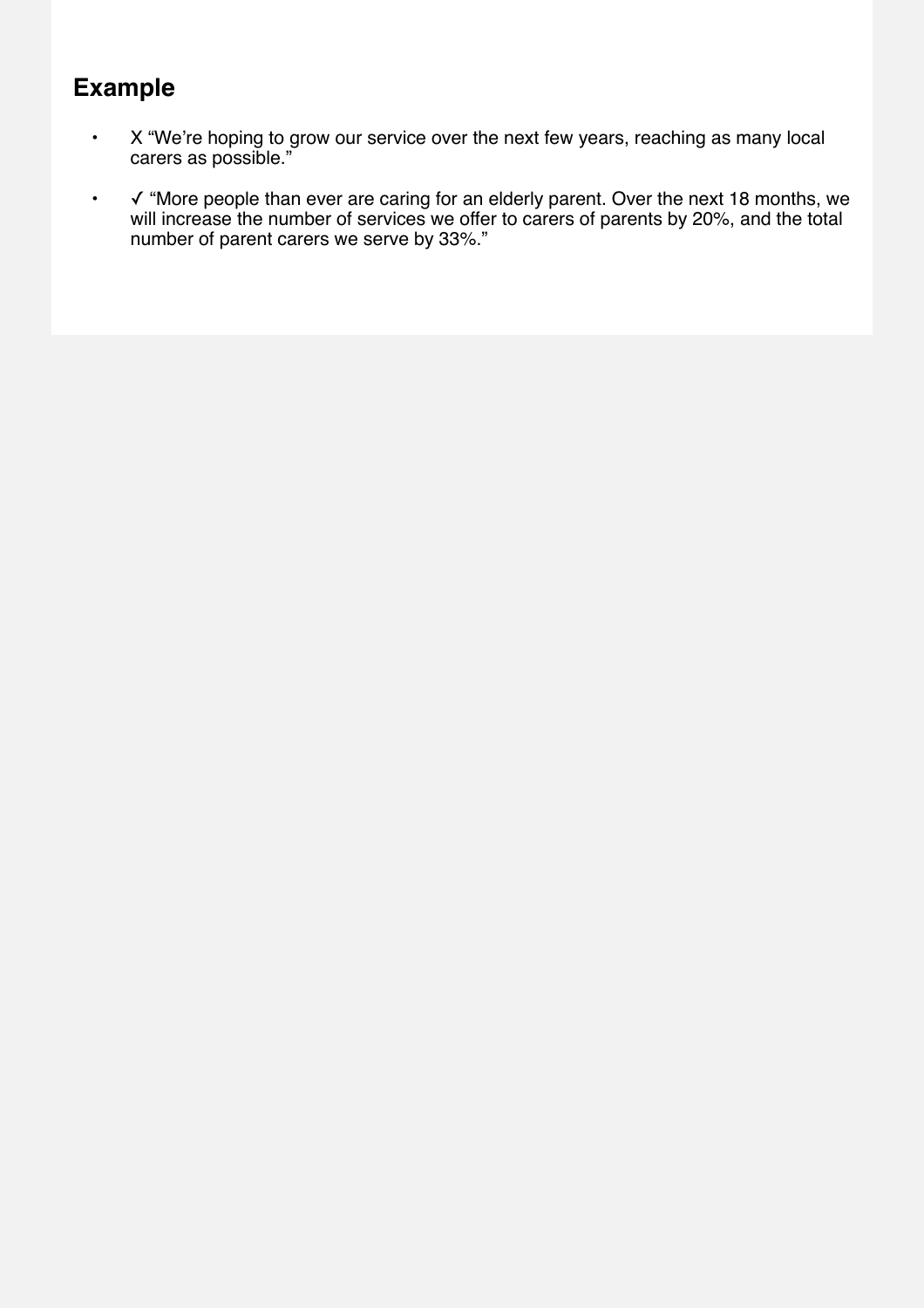# **Help carers to better meet their own needs**

The end goal of any service should be to empower carers to better manage their situations. As a result of your programmes, over time carers should find friends, build a support network, and become more able to help themselves.

Providers should keep in mind how their clients grow and develop over time. By encouraging carers to "progress" through your service, it's likely that people will naturally find that they need you less -- freeing up new carers to access your offerings.

# **" We want carers to cope better with their situation, so they can support others.**

Council commisioning manager

#### **Putting principles into practice**

- Spot opportunities for carers to take on a more active role in delivering services. When appropriate, encourage them to lend a hand by, for example, setting up tables or becoming "buddies" for newer carers.
- Encourage carers to form their own social networks, ones that provide support outside of your service. Prompt them to share contact details, connect on social media, or plan their own independent events.
- Measure the "throughput" of your service, in order to understand when new carers attend your offerings and when they no longer need your support.

- X "Amy's been coming to our monthly dinners for ages now. I'm not sure what she's getting out of the programme, to be honest!"
- ✓ "Amy's been coming to our monthly dinners for a year now. She's fantastic -- she helps us choose the menu and makes sure everything runs smoothly in the kitchen."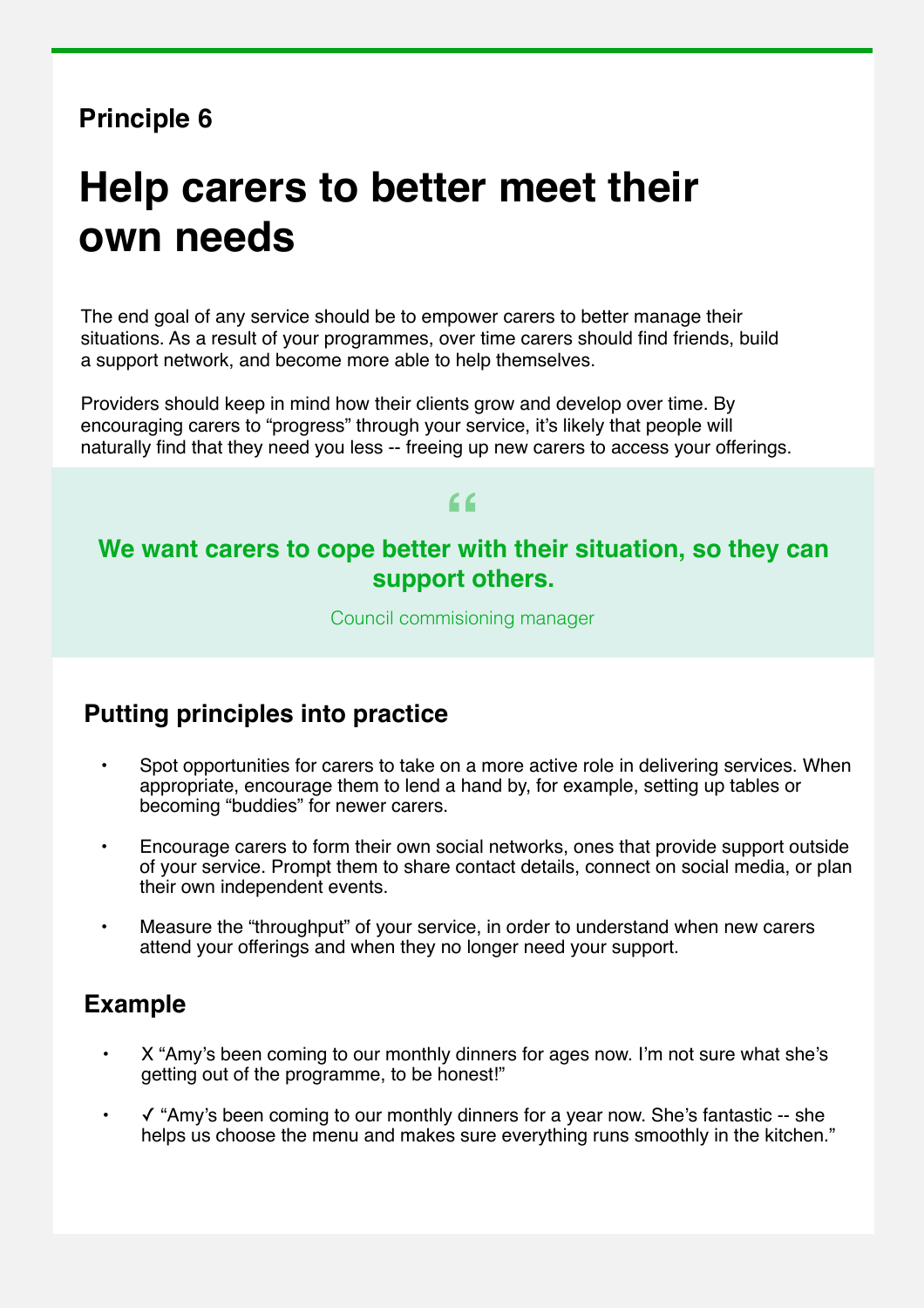# **Maintain a flexible, sustainable business model**

With the introduction of the Care Act and personal budgets, the market for carer services is changing. In response, we recommend thinking creatively about how your service could become sustainable over time, using combinations of revenue streams. If you need assistance, the council employs business analysts and finance experts who will be happy to work with you to develop a business model that is fit for the future of social care.

**" In future we will not commission services anymore in the way we used to. The citizens will pay service providers directly.**

Council commisioning manager

#### **Putting principles into practice**

- If appropriate, encourage experienced carers to run groups themselves, freeing up service providers' resources for other initiatives.
- Explore further sources of revenue. Options like corporate sponsorship, crowdfunding, or resource-sharing with other organisations might be right for your service.

- X "Our service is 100% reliant on council funding."
- ✓ "Our service gets its funding from a variety of sources: community grants, donations, and the council."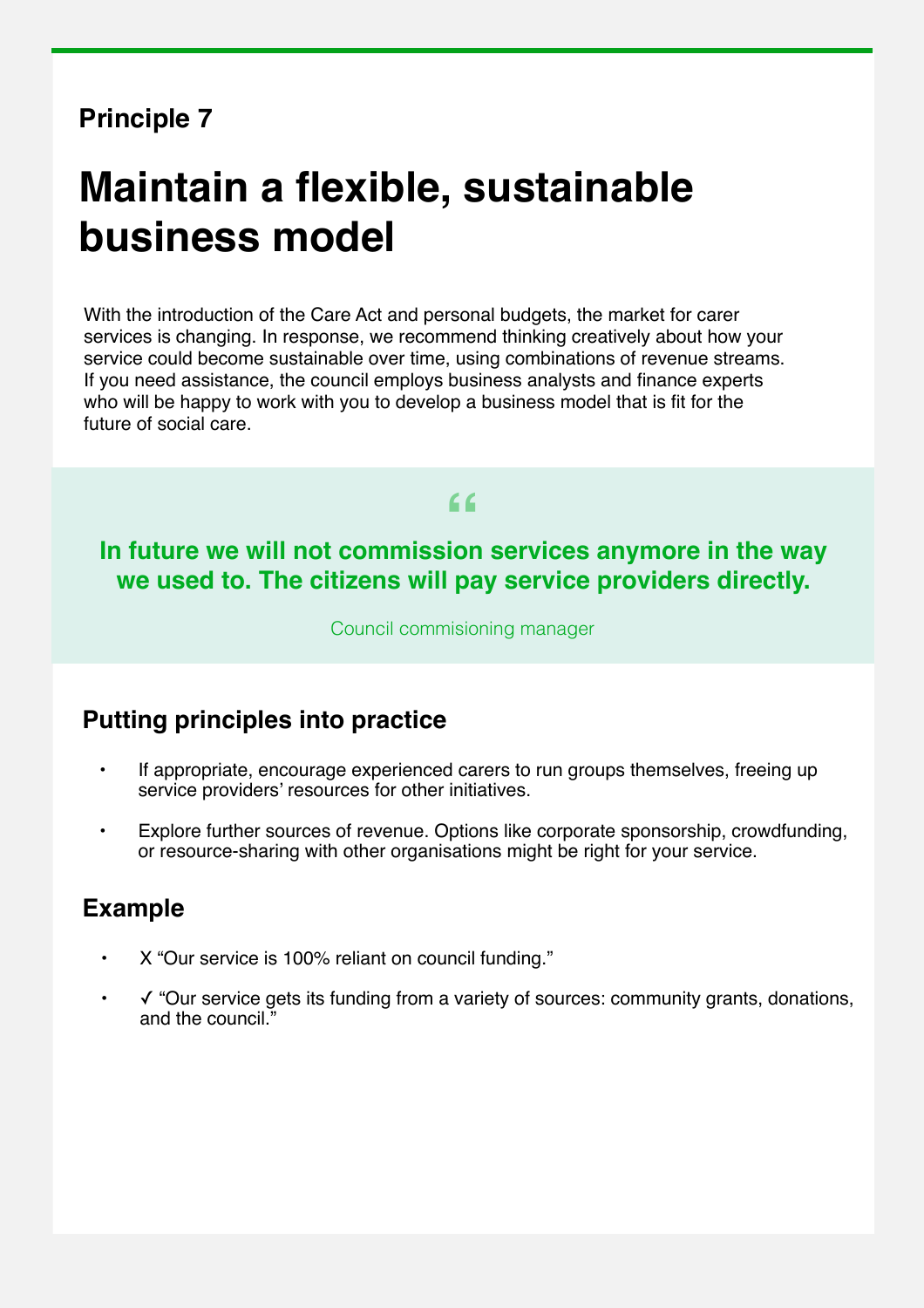# **Gather feedback and let your services evolve**

Services shouldn't be static -- they should change and adapt according to your users' needs. But "gathering feedback" doesn't mean sending out long, complicated surveys. The best providers listen for clues from users and interpret them, using feedback to iterate their service.

# **" Collecting feedback from carers needs to become more than a time-consuming exercise.**

Service provider of a small charity

#### **Putting principles into practice**

- Involve your users in the process of creating new services, and actively seek their feedback to improve what you currently have on offer.
- Use a range of methods for finding out user need, not just questionnaires. Try focus groups, interviews, or simply observing how people interact with your services.
- Don't wait for someone to give you permission to iterate your service -- just try it out and evaluate the impact.

- X "We sent our users a 50-question survey in January, and they said everything worked fine."
- ✓ "People weren't signing up for our book club, so we asked them why. A lot of them were too busy to attend on weeknights, so we moved the club to Sunday and brought trained volunteers on site to look after loved ones during the meeting."